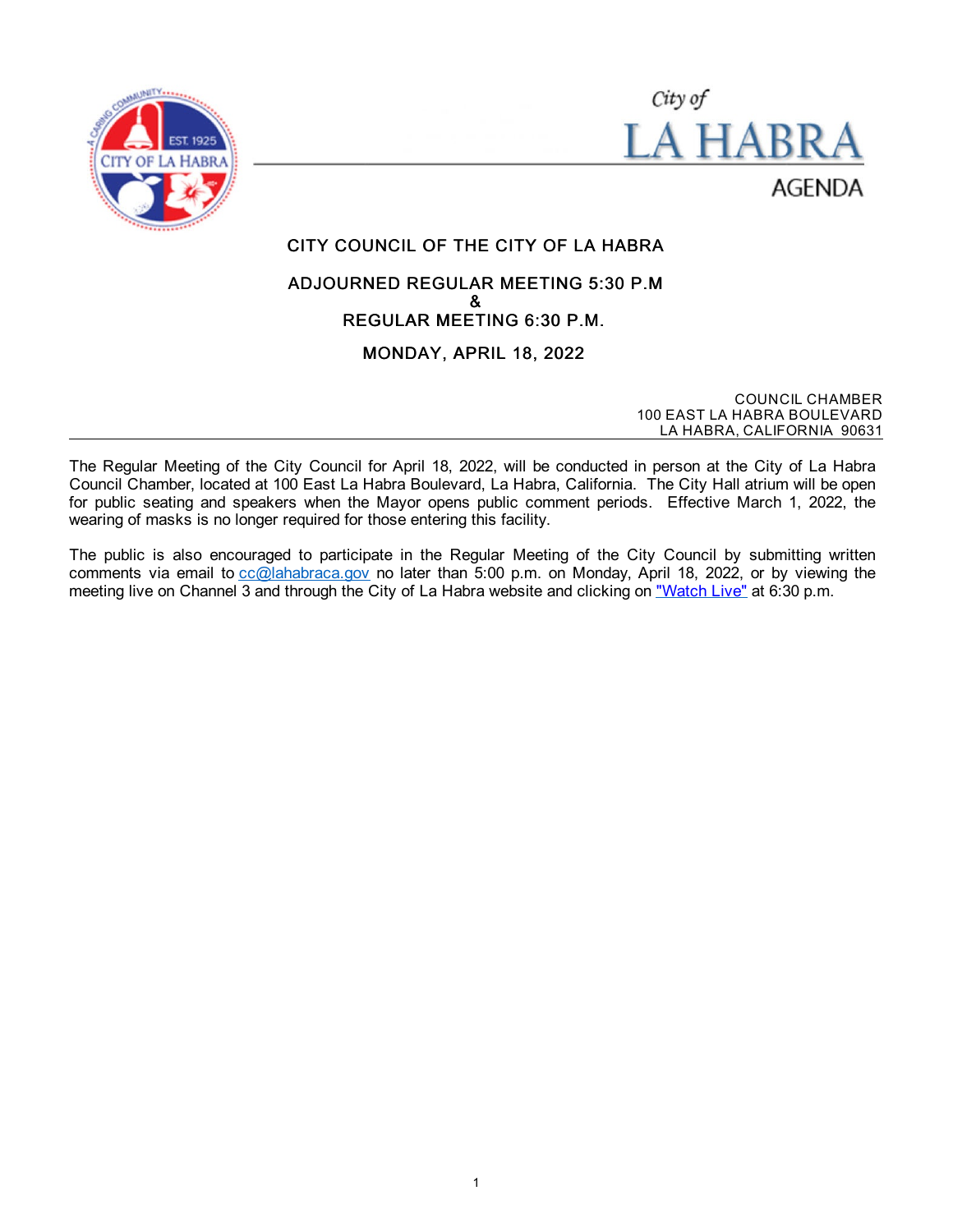# ADJOURNED REGULAR MEETING 5:30 P.M.:

CALL TO ORDER: Council Chamber, Closed Session Room 112c

### ORAL COMMUNICATIONS FROM THE PUBLIC FOR CLOSED SESSION MATTERS:

#### CLOSED SESSION:

1. Conference with Legal Counsel: Pending Litigation Pursuant to Government Code Section 54956.9(d) (1), Aguirre, et al. vs. City of La Habra, Orange County Superior Court Case No. 8:20-CV-01829 CJS ADS.

2. Conference with Legal Counsel: Existing Litigation Pursuant to Government Code Section 54956.9(d)(1), Gadreau, et al. vs. City of La Habra, Orange County Superior Court Case No. 30-2019-01064083-CU-PO-CJC.

#### ADJOURNMENT:

#### REGULAR MEETING 6:30 P.M.:

CALL TO ORDER: Council Chamber

INVOCATION: City Attorney Jones

PLEDGE OF ALLEGIANCE: Councilmember Nigsarian

ROLL CALL: Mayor Medrano Mayor Pro Tem Gomez Councilmember Espinoza Councilmember Nigsarian Councilmember Simonian

#### CLOSED SESSION ANNOUNCEMENT:

#### PROCLAMATIONS/PRESENTATIONS:

- 1. PROCLAIM MAY 5, 2022, AS A DAY SET APART FOR THE ANNUAL MAYOR'S PRAYER BREAKFAST IN RECOGNITION OF THE NATIONAL DAY OF PRAYER
- 2. PROCLAIM APRIL 2022 AS AUTISM ACCEPTANCE MONTH IN THE CITY OF LA HABRA
- 3. RECOGNITION OF DAVE AND CARMELLA GAYTAN FOR THEIR SERVICES TO THE LA HABRA **COMMUNITY**

PUBLIC COMMENTS: When addressing the La Habra City Council, please complete a Speaker's Card before leaving the Council Chamber.

General Public Comments shall be received at the beginning of the governing body meeting and limited to three (3) minutes per individual, with a total time limit of 30 minutes for all public comments, unless otherwise modified by the Mayor or Chair. Speaking time may not be granted and/or loaned to another individual for purposes of extending available speaking time, and comments must be kept brief, non-repetitive, and professional in nature.

The general Public Comment portion of the meeting allows the public to address any item of City business not appearing on the scheduled agenda. Per Government Code Section 54954.3(a), such comments shall not be responded to by the governing body during the meeting.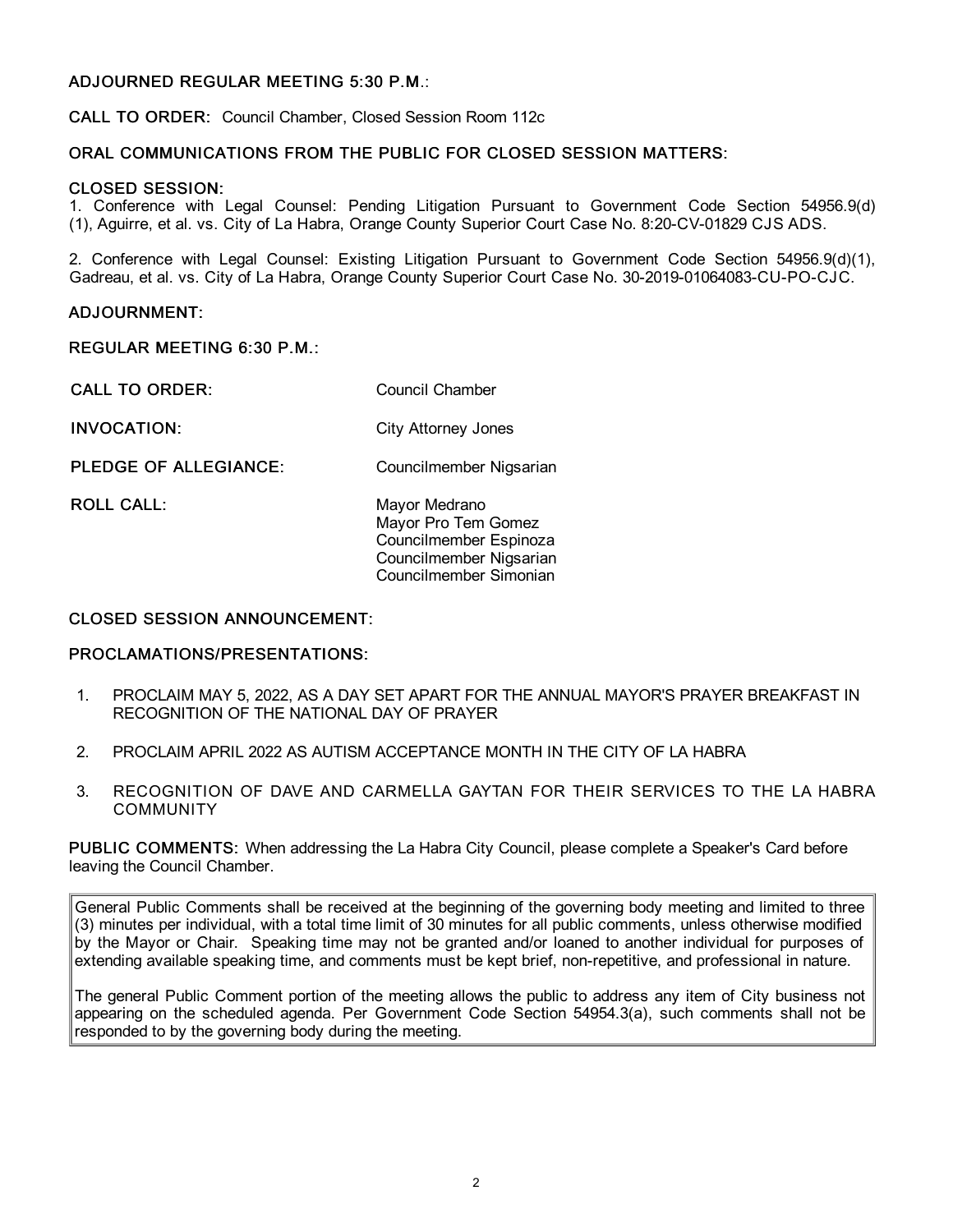#### CONSENT CALENDAR:

All matters on Consent Calendar are considered to be routine and will be enacted by one motion unless a Councilmember, City staff member, or member of the audience requests separate action or removal of an item. Removed items will be considered following the Consent Calendar portion of this agenda. Public comment shall be limited to three (3) minutes per individual, with a total time limit of 30 minutes per item that has been removed for separate discussion, unless otherwise modified by the Mayor. Speaking time may not be granted and/or loaned to another individual for purposes of extending available speaking time, and comments must be kept brief, non-repetitive, and professional in nature.

- 1. PROCEDURAL WAIVER: Waive reading in full of resolutions and ordinances and approval and adoption of same by reading title only.
- 2. APPROVE A RESOLUTION REAFFIRMING THE REQUIRED FINDINGS TO CONTINUE TO ALLOW REMOTE CITY COUNCIL MEETINGS AS REQUIRED BY AB 361

That the City Council: A. Receive this report; and,

B. APPROVE AND ADOPT RESOLUTION NO. ENTITLED: A RESOLUTION OF THE CITY COUNCIL OF THE CITY OF LA HABRA, CALIFORNIA, MAKING THE LEGALLY REQUIRED FINDINGS TO CONTINUE TO AUTHORIZE THE CONDUCT OF REMOTE "TELEPHONIC" MEETINGS DURING THE STATE OF EMERGENCY.

3. APPROVE AGREEMENT WITH SOUTHERN CALIFORNIA EDISON FOR LED STREETLIGHT UPGRADES VIA THE SCHEDULE LS-1 OPTION E PROGRAM

That the City Council approve and authorize the City Manager to execute Schedule LS-1 Option E Energy Efficient Fixture Replacement Rate Agreement with Southern California Edison (SCE) Company to retrofit all SCE-owned streetlights in La Habra from High-Pressure Sodium Vapor (HPS) lamps to Light Emitting Diode (LED) Technology.

4. APPROVE PLANS AND SPECIFICATIONS AND AWARD CONTRACT TO EBS GENERAL ENGINEERING, INC., FOR ANNUAL ARTERIAL STREET REHABILITATION FISCAL YEAR 2019- 2020 (FY 2019-2020), CITY PROJECT NO. 5-R-19

That the City Council:

A. Approve the Plans and Specifications for the Annual Arterial Street Rehabilitation Fiscal Year 2019-2020, City Project No. 5-R-19 ("Project");

B. Approve to award construction contract for the Annual Arterial Street Rehabilitation Fiscal Year 2019-2020, City Project No. 5-R-19 to EBS General Engineering, Inc., of Corona, California, in the amount of \$2,144,751 and reject all other bids;

C. Approve the re-allocation of \$1,481,122 of funding to complete this Project as described in the Fiscal Impact section of this report; and,

D. Approve and authorize the City Manager to execute an agreement with EBS General Engineering, Inc., of Corona, California, in the amount of \$2,144,751 and authorize staff to issue a purchase order to EBS General Engineering, Inc. of Corona, California, in the amount of \$2,573,701; which includes a twenty percent (20%) contingency.

5. WARRANTS: APPROVE NOS. 00133876 THROUGH 00134021 TOTALING \$1,750,743.40; AND APPROVE WIRE TRANSFERS DATED 4/29/22 TOTALING \$669,890.55

That the City Council approve Nos. 00133876 through 00134021 totaling \$1,750,743.40; and approve Wire Transfers dated 4/29/22, totaling \$669,890.55.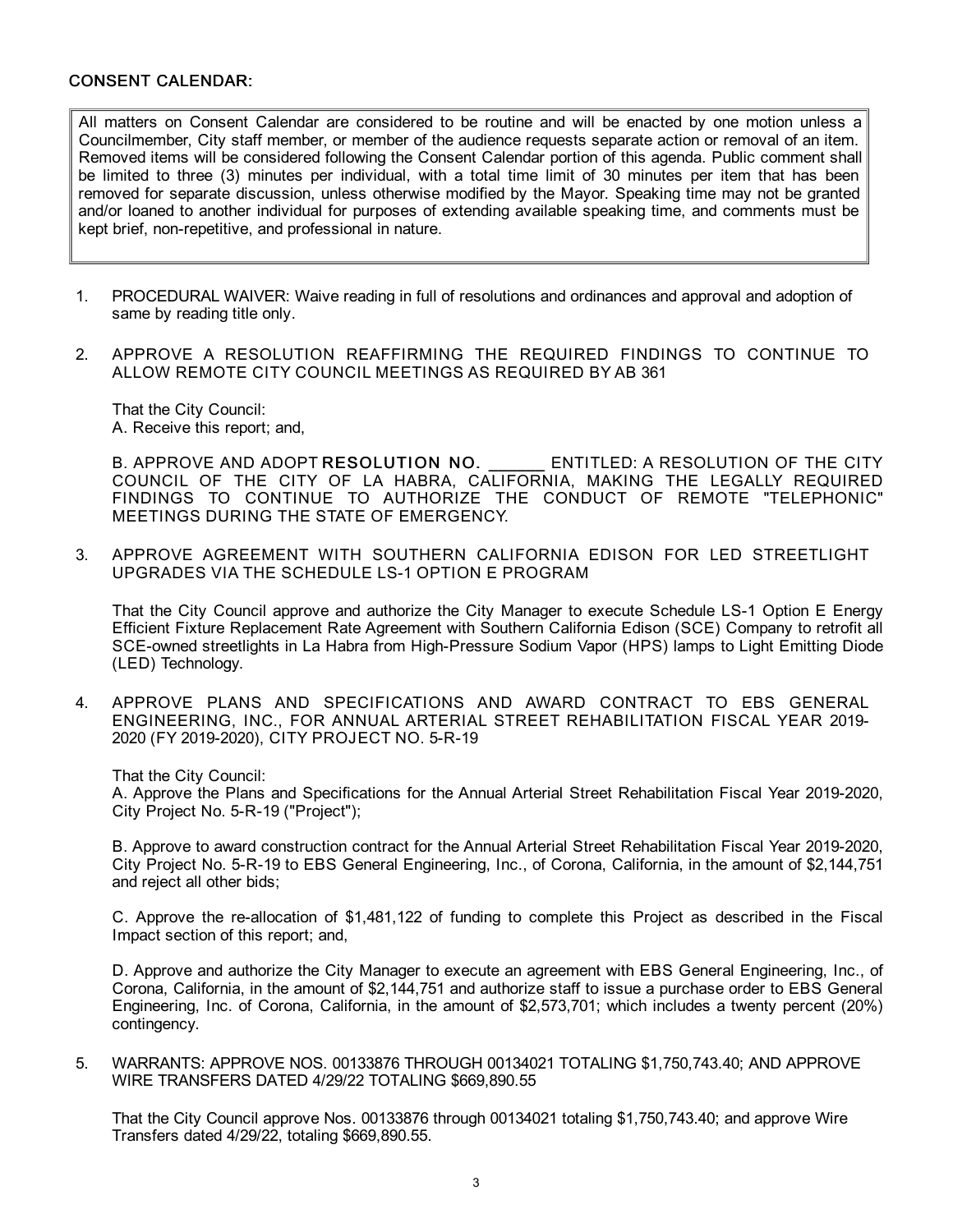# CONSENT CALENDAR ITEMS REMOVED FOR SEPARATE DISCUSSION:

# PUBLIC HEARINGS:

Public comments shall be limited to five (5) minutes per individual, with a total time limit of 60 minutes for all public comments, for each individual Public Hearing item on the agenda, unless otherwise modified by the Mayor or Chair. Comments must be kept brief, non-repetitive, and professional in nature.

- 1. DULY NOTICED PUBLIC HEARING TO CONSIDER A REQUEST FOR ZONE CHANGE 22-01 FOR AMENDMENTS TO THE FOLLOWING CHAPTERS OF TITLE 18 ZONING OF THE LA HABRA MUNICIPAL CODE:
	- CHAPTER 18.04 DEFINITIONS, MODIFYING THE DEFINITION OF "FOOD TO GO RESTAURANT";
	- CHAPTER 18.06 ZONES ESTABLISHED ZONING MAP BOUNDARIES AND LAND USES, ADDING "FOOD TO GO" AS A PERMITTED USE OUTRIGHT;
	- CHAPTER 18.08 GENERAL PROVISIONS, EXEMPTING THE CITY FROM THE PROVISIONS OF TITLE 18;
	- CHAPTER 18.12 SPECIAL DEVELOPMENT STANDARDS, MODIFYING THE OUTDOOR SEATING REQUIREMENTS FOR RESTAURANTS;
	- CHAPTER 18.14 OFF-STREET PARKING REQUIREMENTS, MODIFYING THE PARKING STANDARDS FOR "FOOD TO GO" RESTAURANTS TO BE CONSISTENT WITH ITS DEFINITION; AND
	- CHAPTER 18.80 AFFORDABLE HOUSING INCENTIVES, MODIFYING THE STANDARDS AND TEXT FOR CONSISTENCY WITH STATE LAW.

That the City Council consider and approve the first reading of ORDINANCE NO. ENTITLED: AN ORDINANCE OF THE CITY COUNCIL OF THE CITY OF LA HABRA, CALIFORNIA, APPROVING ZONE CHANGE 22-01 TO AMEND THE FOLLOWING CHAPTERS OF TITLE 18 ZONING: CHAPTER 18.04 DEFINITIONS, MODIFYING THE DEFINITION OF "FOOD TO GO RESTAURANT", CHAPTER 18.06 ZONES ESTABLISHED - ZONING MAP BOUNDARIES AND LAND USES, ADDING "FOOD TO GO" AS A PERMITTED USE OUTRIGHT, CHAPTER 18.08 GENERAL PROVISIONS, EXEMPTING THE CITY FROM THE PROVISIONS OF TITLE 18, CHAPTER 18.12 SPECIAL DEVELOPMENT STANDARDS, MODIFYING THE OUTDOOR SEATING REQUIREMENTS FOR RESTAURANTS, CHAPTER 18.14 OFF-STREET PARKING REQUIREMENTS, MODIFYING THE PARKING STANDARDS FOR "FOOD TO GO" RESTAURANTS TO BE CONSISTENT WITH ITS DEFINITION, AND CHAPTER 18.80 AFFORDABLE HOUSING INCENTIVES MODIFYING THE STANDARDS AND TEXT FOR CONSISTENCY WITH STATE LAW AS PER EXHIBITS "A" THROUGH "F."

This project was reviewed pursuant to the guidelines of the California Environmental Quality Act (CEQA) and determined to be exempt pursuant to Section 15061(b)(3) of the CEQA guidelines which covers activities with no possibility of having a significant effect on the environment.